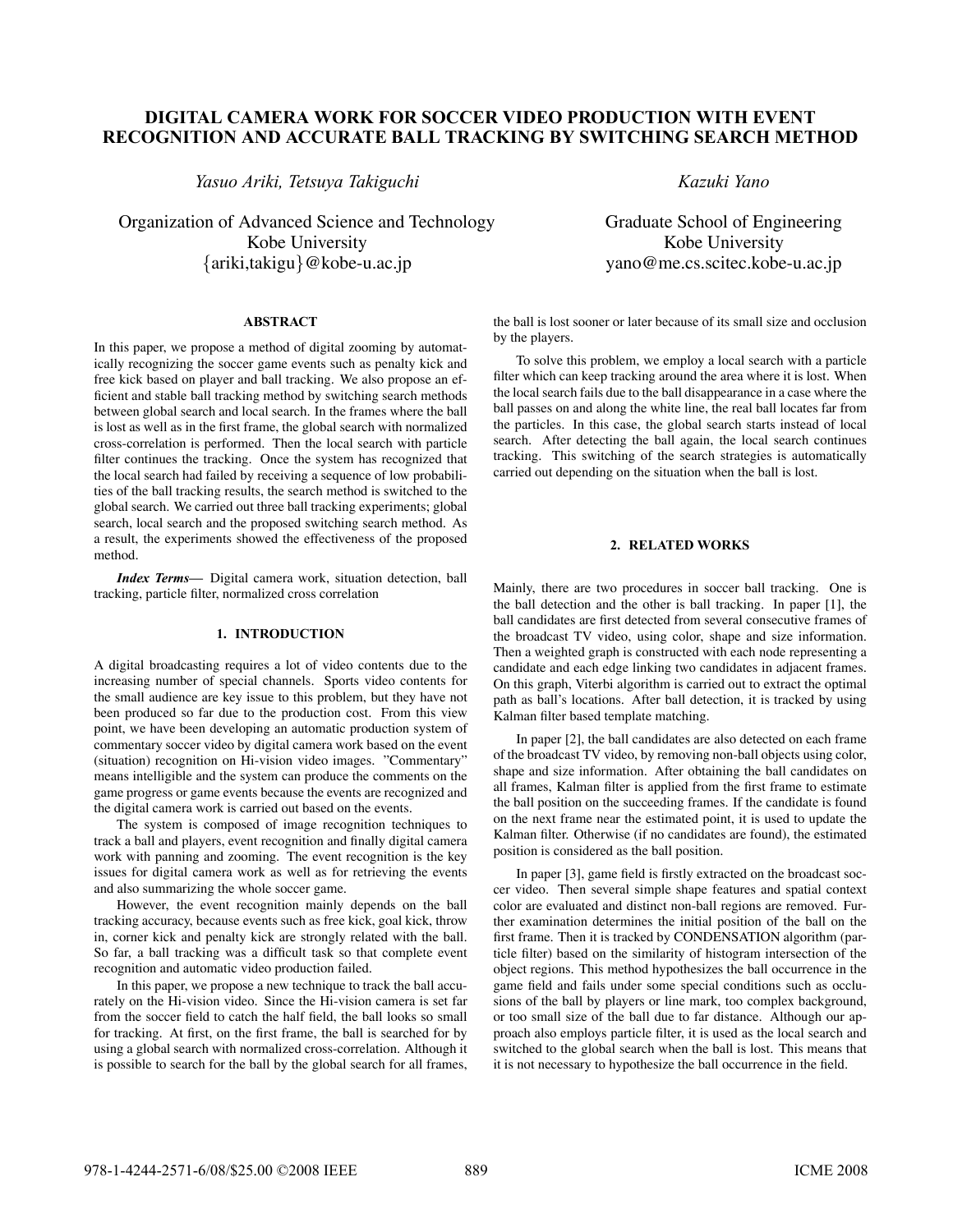#### **3. OVERVIEW OF THE SYSTEM**

## **3.1. Processing flow**

Fig.1 shows a processing flow of automatic video producing system. At first, the entire image sequence is captured by the fixed Hi-vision camera.

In the image processing module, players and a ball are tracked and their coordinates are extracted. The image sequence is captured by the fixed Hi-vision camera so that any camera work is not included. Therefore the background subtraction method can be applied to the material video to extract players and ball. After the background subtraction process, the ball is tracked by switching the search method. The players are extracted on every frame after labeling the background subtracted images, but not tracked or matched between consecutive frames.

In the situation recognition module, the events such as throw in, free kick and goal kick are recognized based on the coordinates of players and a ball, using the rules to recognize the event situation. In the camera work module, proper clipping size and frame coordinates are decided according to the recognized events.



**Fig. 1**. Processing flow of the system.

## **3.2. Ball Tracking**

In tracking a soccer ball on videos, there are several problems to be solved. The main problems are summarized as follows;

- 1. A ball is small and round so that it is sometimes misrecognized to other similar objects due to its featureless property.
- 2. In a case where the ball is kicked high and passing over the audience, similar objects such as audience faces, caps or bags are confused with the ball.
- 3. The ball is sometimes occluded by players and misrecognized to player's white shoes.
- 4. In a case where the ball passes on the white line or white pole, it disappears for a shot time.
- 5. The ball movement is sometimes irregular when it touches players.

To solve the problems 1 and 2, the background subtraction is effective because the stationary objects similar with the ball are removed. Then ball detection methods such as normalized crosscorrelation between the detected moving objects and ball template can be applied on the first frame. We call this the global search because the system does not know where the ball is on the first frame so that it searches on the whole image.

This global search is time consuming so that more efficient search algorithm is required. One of the most plausible methods will be a local search such as Kalman filter or particle filter. The Kalman tracker hypothesizes unimodal Gaussian probability distribution function. On the other hand, the particle filter does not have



**Fig. 2**. Organization of a ball tracking system

such hypothesis so that the particle filter is thought to be better than the Kalman filter. This ball search method is called a local search because the system predicts the ball existing area and the ball is searched within the area.

Local search can solve the problems 3, 4 and 5 to some degree, but it fails due to ball disappearance when the ball passes on and along the white line or it passes along the big white character written on the wall before the audience. In this case, after a few seconds, the global search should be applied to detect the ball position again.

Fig.2 shows an organization of the proposed ball tracking system with the global search and local search. In the frames where the ball is lost as well as in the first frame, the global search with normalized cross-correlation is performed. Then the local search with particle filter continues the tracking. Once the system has recognized that the local search had failed by receiving a sequence of low probabilities of the ball tracking results, the search method is switched to the global search.

#### **4. GLOBAL SEARCH**

In the global search for the ball, the normalized cross-correlation  $R(x, y)$  is computed between the ball template  $T(i, j)$  and the small region within the search area  $I$  based on the following equation;

$$
R(x,y) = \frac{\sum_{i,j} \{T(i,j) - \bar{T}\} \cdot \{I(x+i, y+j) - \bar{I}\}}{\sqrt{\sum_{i,j} \{T(i,j) - \bar{T}\}^2 \cdot \sum_{i,j} \{I(x+i, y+j) - \bar{I}\}^2}}
$$
(1)  

$$
(\hat{x}, \hat{y}) = \arg \max_{x,y} R(x,y)
$$

where  $\bar{T}$  and  $\bar{I}$  are the averaged intensity of ball template image and the underlying small region respectively.  $(\hat{x}, \hat{y})$  is the point where the ball is matched best within the search area  $I$ . In this study, the search area  $I$  is set to a whole image in the video. The ball template is prepared manually in advance.

#### **5. LOCAL SEARCH WITH PARTICLE FILTER**

#### **5.1. Particle Filter**

In the local search for the ball, the particle filter[4] is employed. The ball is tracked by estimating a posterior probability  $p(x_t|Z_t)$  of the ball state  $x_t$  at time t after observing the image feature sequence  $Z_t = (z_1, \dots, z_t)$  up to current time t.

This posterior probability is computed by Bayesian theory as follows, using a prior probability  $p(x_t|Z_{t-1})$  and the likelihood  $p(z_t|x_t)$  of the image feature  $z_t$  at the state  $x_t$ .

$$
p(xt|Zt) = ktp(zt|xt)p(xt|Zt-1)
$$
\n(2)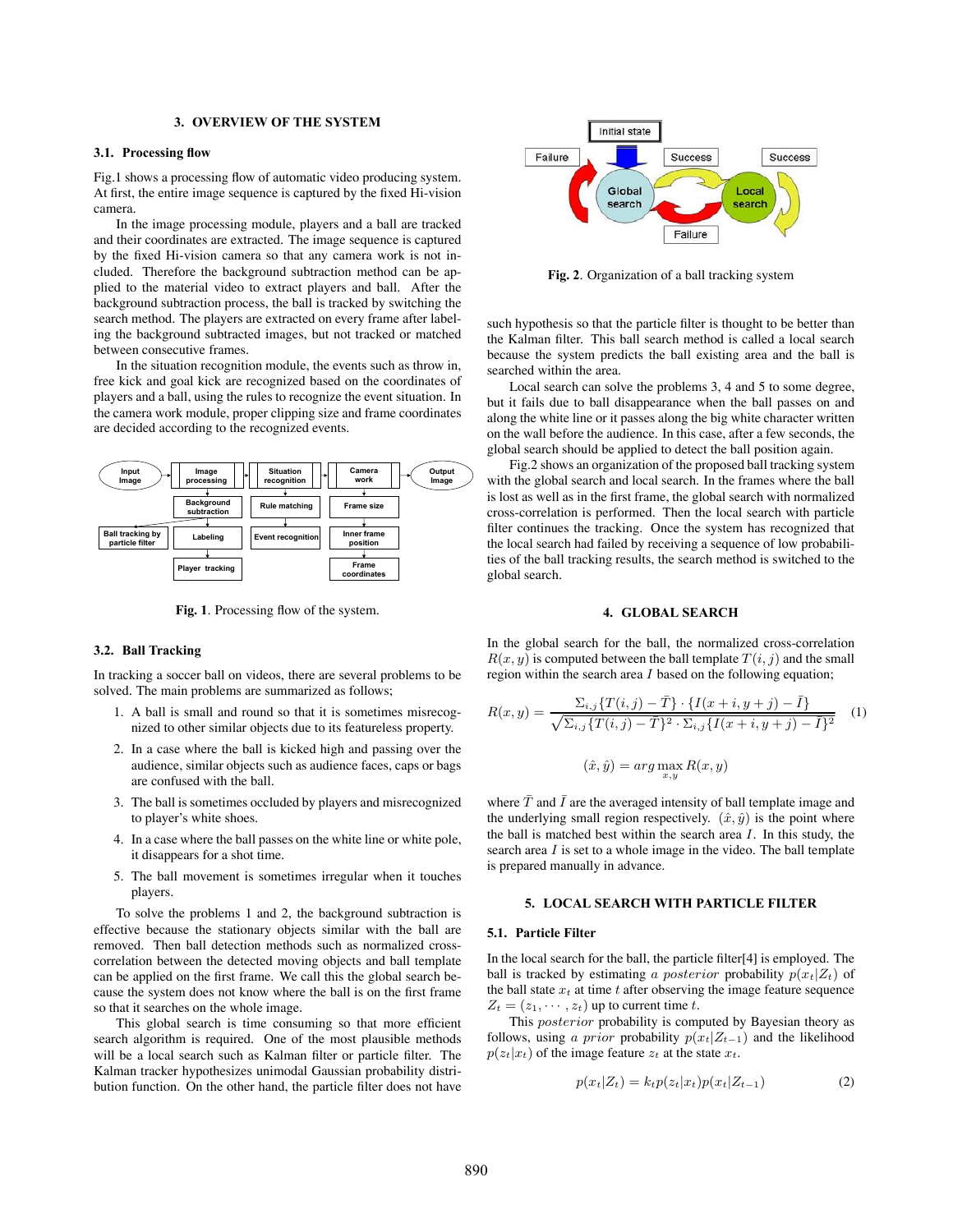If the *posterior* probability  $p(x_t|Z_t)$  is complicated, it can be computed by sampling randomly the states  $x_t$  as particles  $s_t^{(n)}(n =$  $1, \cdots, N$ ) according to the *prior* probability  $p(x_t|Z_{t-1})$  and estimating the likelihood  $p(z_t|x_t)$  of the image feature  $z_t$  at the state  $x_t$ as  $\pi_t^{(n)}$ . It is expressed as follows;

$$
p(x_t|Z_t) \approx \sum_{n=1}^{N} \pi_t^{(n)} \delta(s_t^{(n)})
$$
\n(3)

Here,  $\delta$  indicates the delta function.

The *prior* probability  $p(x_t|Z_{t-1})$  is computed by transferring the *posterior* probability  $p(x_{t-1}|Z_{t-1})$  at previous time  $t-1$ , using the state transition probability  $p(x_t|x_{t-1})$  as follows;

$$
p(x_t|Z_{t-1}) = \int_{x_{t-1}} p(x_t|x_{t-1})p(x_{t-1}|Z_{t-1})dx_{t-1} \qquad (4)
$$

In this study, we employ motion dynamics.

#### **5.2. Motion Dynamics**

The motion dynamics used to move the particles from the posterior probability at time  $t-1$  to the *prior* probability at time t is expressed by the following equation of motion;

$$
x_t = \begin{bmatrix} I & I \\ 0 & I \end{bmatrix} x_{t-1} + \omega \tag{5}
$$

where  $\omega$  is Gaussian noise term, and  $x_t$  is the state of the particle and expressed as follows;

$$
x_t = [p_{tx}, p_{ty}, v_{tx}, v_{ty}]^T
$$
 (6)

Here,  $p_{tx}$ ,  $p_{ty}$ ,  $v_{tx}$  and  $v_{ty}$  are the positions of x and y, velocities in  $x$  and  $y$  direction in the image at time  $t$  respectively. The velocity is estimated using the past tracked positions.

#### **5.3. Likelihood Estimation**

The likelihood of the ball is estimated at each particle by the normalized cross-correlation expressed in Eq.(1) between the image feature at the position of the particle and the ball template. When the normalized cross-correlation is applied directly, many particles are misrecognized to the non-ball objects such as audience faces, caps and bags. To avoid such a situation, moving objects are only extracted and tracked by the particle filter. The moving objects are extracted by subtracting the background image from the present.

#### **6. CAMERA WORK MODULE**

In the camera work module, the digital panning and zooming are controlled. The digital panning is performed on the HD (High Definition) image, taken by Hi-vision camera, by moving the coordinates of the clipping window and the digital zooming is performed by changing the size of the clipping window.

In zooming, three sizes of the clipping window are found to be used in the soccer game, after analyzing the professional camera work on TV soccer game; tight shot, middle shot and loose shot size. These sizes of the clipping window are selected according to the game situation. For example, the tight shot is selected for the play near the goal and the ball movement is small. If the tight shot is used frequently, the video becomes not intelligible so that the tight shot is used only for the important play.

The loose shot or middle shot is selected for the normal play or the situation like free kick where the ball is expected to move fast. Transition from the loose shot to middle shot or vice versa is performed according to the game situation. If the duration of the loose shot or middle shot after transition is less than 0.5 second, then the transition is not caused. According to this fact, in our experiment, three clipping sizes are prepared as shown in Table1. They are continuously or abruptly switched each other according to the game situation as shown in Fig.3.

**Table 1**. Three sizes of the clipping window on the HD image (pixel)

| Tight shot size | Middle shot size | Loose shot size  |
|-----------------|------------------|------------------|
| $120 \times 90$ | $240 \times 180$ | $480 \times 360$ |
|                 |                  |                  |

| Middle shot       | Loose shot |  |  |  |
|-------------------|------------|--|--|--|
|                   |            |  |  |  |
| <b>Tight shot</b> |            |  |  |  |

**Fig. 3**. Size switching of clipping window.

## **7. SITUATION RECOGNITION MODULE**

In the situation recognition module, the game situation is recognized based on the ball and players extracted in the image processing module and this game situation is forwarded to the camera work module. The game situation to control the camera work is classified into two groups. One is to change the camera work among loose shot, middle shot and tight shot according to the ball and players relations. The other is to set the typical camera work according to the events such as goal kick, corner kick and free kick.

The proposed system can recognize five events; free kick, goal kick, throw in, corner kick and penalty kick. These events are detected using the feature that the ball keeps still for some duration under the tight shot camera work. The duration to detect the events is set to be 6 seconds.

Once the events are detected, the system zooms out the camera to watch the entire situation and recognizes the event types according to rules using the ball position and the distance between the ball and players average position as shown in Table2. Distance "far" and "middle" is decided by the predetermined threshold. For example, if the ball is on the corner spot and the distance between ball and players average position is middle, the event is recognized as the corner kick. After the event recognition, the clipping size is determined according to the rules and the center of the clipping window is set to the players average position.

**Table 2**. Event recognition rules

| Events       | <b>Ball</b> position | Distance between<br>ball and players | Clipping<br>size |
|--------------|----------------------|--------------------------------------|------------------|
| Free kick    | Field area           | Far                                  | LS or MS         |
| Goal kick    | Goal area            | Far                                  | LS               |
| Throw in     | Out of touch line    | Middle                               | MS               |
| Corner kick  | Corner spot          | Middle                               | MS               |
| Penalty kick | Penalty spot         | Middle                               | TS               |

## **8. EVALUATION EXPERIMENT**

#### **8.1. Ball tracking accuracy**

We selected consecutive 800 frames (26.6 secs) from the soccer game of 38th National high school soccer championship Kyoto area